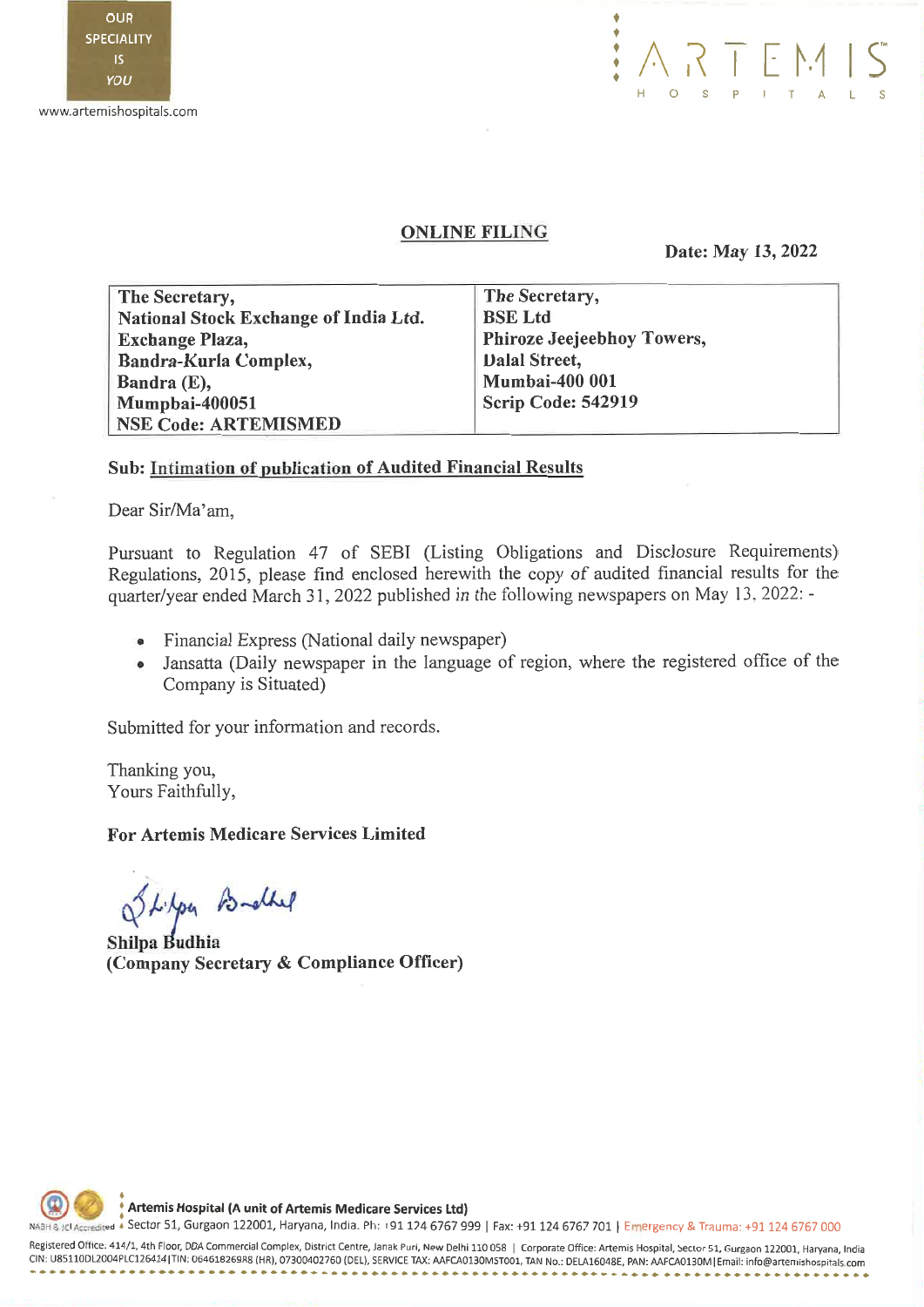### $\mathsf{S}^*$  $\wedge$ 日 1.4  $R$  $\mathsf{I}$  $\mathsf{H}$  $\circ$  $1$  T  $\overline{A}$  $\mathbf{s}$  $\mathsf{s}$  $\overline{P}$  $\mathbb L$

OUR SPECIALITY IS YOU

**ARTEMIS MEDICARE SERVICES LIMITED**<br>Plot No.14, Sector 20, Dwarka, South West Delhi, Delhi- 110075<br>Ph.: +91-124-4511111; Fax: +91-124-4588899; Email: investor@artemishospitals.com; Web site: www.artemishospitals.com<br>CN: L8

# **EXTRACT OF CONSOLIDATED FINANCIAL RESULTS<br>FOR THE YEAR ENDED MARCH 31, 2022**

 $(\bar{\tau}$  in Lacs)

| S. No.         | <b>Particulars</b>                                                                                                                                                                                                                                                                                                                                                                                                                                                                                                                                                                                                                                                                                                                                                                                                                                                                                                                                                                                                                                                                      | <b>Quarter Ended</b> |                    | <b>Year Ended</b> |              |
|----------------|-----------------------------------------------------------------------------------------------------------------------------------------------------------------------------------------------------------------------------------------------------------------------------------------------------------------------------------------------------------------------------------------------------------------------------------------------------------------------------------------------------------------------------------------------------------------------------------------------------------------------------------------------------------------------------------------------------------------------------------------------------------------------------------------------------------------------------------------------------------------------------------------------------------------------------------------------------------------------------------------------------------------------------------------------------------------------------------------|----------------------|--------------------|-------------------|--------------|
|                |                                                                                                                                                                                                                                                                                                                                                                                                                                                                                                                                                                                                                                                                                                                                                                                                                                                                                                                                                                                                                                                                                         | 31 Mar 22            | 31 Mar 21          | 31 Mar 22         | 31 Mar 21    |
|                |                                                                                                                                                                                                                                                                                                                                                                                                                                                                                                                                                                                                                                                                                                                                                                                                                                                                                                                                                                                                                                                                                         | (Audited)            |                    |                   |              |
| $\mathbf{1}$   | <b>Total Income from Operations</b>                                                                                                                                                                                                                                                                                                                                                                                                                                                                                                                                                                                                                                                                                                                                                                                                                                                                                                                                                                                                                                                     | 14,943.20            | 12,915.89          | 55,480.12         | 40,840.34    |
| $\overline{2}$ | Net Profit/(Loss) for the period (before Tax, Exceptional and/or<br>Extraordinary Items)                                                                                                                                                                                                                                                                                                                                                                                                                                                                                                                                                                                                                                                                                                                                                                                                                                                                                                                                                                                                | 819.44               | 1.393.72           | 3.718.48          | 429.73       |
| 3              | Net Profit/(Loss) for the period before tax (after Exceptional and/or<br><b>Extraordinary Items)</b>                                                                                                                                                                                                                                                                                                                                                                                                                                                                                                                                                                                                                                                                                                                                                                                                                                                                                                                                                                                    | 819.44               | 1.717.01           | 3.718.48          | 753.02       |
| $\overline{4}$ | Net Profit/(Loss) for the period after tax (after Exceptional and/or<br><b>Extraordinary Items)</b>                                                                                                                                                                                                                                                                                                                                                                                                                                                                                                                                                                                                                                                                                                                                                                                                                                                                                                                                                                                     | 1.320.66             | 1,265.16           | 3,140.15          | 616.00       |
| 5              | Total Comprehensive Income for the period [comprising Profit for the<br>period (after tax) and Other Comprehensive Income (after tax)]                                                                                                                                                                                                                                                                                                                                                                                                                                                                                                                                                                                                                                                                                                                                                                                                                                                                                                                                                  | 1.249.05             | 1,287.05           | 3.106.68          | 662.98       |
| 6              | Paid-up Equity Share Capital (Face value Re.1/-each)                                                                                                                                                                                                                                                                                                                                                                                                                                                                                                                                                                                                                                                                                                                                                                                                                                                                                                                                                                                                                                    | 1,323.77             | 1,323.77           | 1,323.77          | 1,323.77     |
| $\overline{7}$ | Reserves (excluding Revaluation Reserve)                                                                                                                                                                                                                                                                                                                                                                                                                                                                                                                                                                                                                                                                                                                                                                                                                                                                                                                                                                                                                                                |                      |                    | 27,925.53         | 24,056.65    |
| 8              | Earning per Equity Share (Face value Re.1/-each)<br>(a) Basic<br>(b) Diluted<br>(* Not annualised)                                                                                                                                                                                                                                                                                                                                                                                                                                                                                                                                                                                                                                                                                                                                                                                                                                                                                                                                                                                      | $1.00*$<br>$0.95*$   | $0.96*$<br>$0.96*$ | 2.40<br>2.29      | 0.49<br>0.49 |
| Notes:         | The key standalone financial information of the Company is as under:                                                                                                                                                                                                                                                                                                                                                                                                                                                                                                                                                                                                                                                                                                                                                                                                                                                                                                                                                                                                                    |                      |                    |                   | (₹ in Lacs)  |
|                |                                                                                                                                                                                                                                                                                                                                                                                                                                                                                                                                                                                                                                                                                                                                                                                                                                                                                                                                                                                                                                                                                         | <b>Quarter Ended</b> |                    | <b>Year Ended</b> |              |
| S. No.         | <b>Particulars</b>                                                                                                                                                                                                                                                                                                                                                                                                                                                                                                                                                                                                                                                                                                                                                                                                                                                                                                                                                                                                                                                                      | 31 Mar 22            | 31 Mar 21          | 31 Mar 22         | 31 Mar 21    |
|                |                                                                                                                                                                                                                                                                                                                                                                                                                                                                                                                                                                                                                                                                                                                                                                                                                                                                                                                                                                                                                                                                                         | (Audited)            |                    |                   |              |
| $\mathbf{1}$   | <b>Total Income from Operations</b>                                                                                                                                                                                                                                                                                                                                                                                                                                                                                                                                                                                                                                                                                                                                                                                                                                                                                                                                                                                                                                                     | 14,619.54            | 12,723.39          | 54,478.40         | 40,206.37    |
| $\overline{2}$ | Net Profit/(Loss) for the period before Tax after Exceptional Items                                                                                                                                                                                                                                                                                                                                                                                                                                                                                                                                                                                                                                                                                                                                                                                                                                                                                                                                                                                                                     | 849.85               | 1,739.77           | 3,880.89          | 890.59       |
| 3              | Net Profit/(Loss) for the period after Tax                                                                                                                                                                                                                                                                                                                                                                                                                                                                                                                                                                                                                                                                                                                                                                                                                                                                                                                                                                                                                                              | 1.332.20             | 1.278.84           | 3.257.74          | 708.71       |
| results.       | The above is an extract of the detailed format of unaudited financial results filed with the Stock exchanges under Regulation 33 of the SEBI (Listing<br>Obligations and Disclosure Requirements) Requlations, 2015. The full format of the financial results (Consolidated/ Standalone) are available on the<br>Stock Exchange websites. (National Stock Exchange of India Limited (www.nseindia.com) & BSE Limited (www.bseindia.com) and on the company's<br>website (www.artemishospitals.com).<br>The above results for the quarter and year ended March 31, 2022 were reviewed by the Audit Committee meeting held on May 11, 2022 and<br>approved by the Board of Directors meeting held on May 11, 2022. The Statutory Auditors have expressed an unmodified opinion on the aforesaic<br>The above financial results have been prepared in accordance with the companies (Indian Accounting Standards) Rules, 2015 (Ind AS), as prescribed<br>under Section 133 of the Companies Act 2013, and the other recognised accounting practices and policies to the extent applicable. |                      |                    |                   |              |

For and on behalf of the Board of Directors<br>of Artemis Medicare Services Limited Place: Gurugram<br>Dated: May 11, 2022 **Onkar Kanwar** Chairman

New Delhi

Financial Express dated 13th May, 2022

**CID** 

 $\blacksquare$ 

**COLOR**